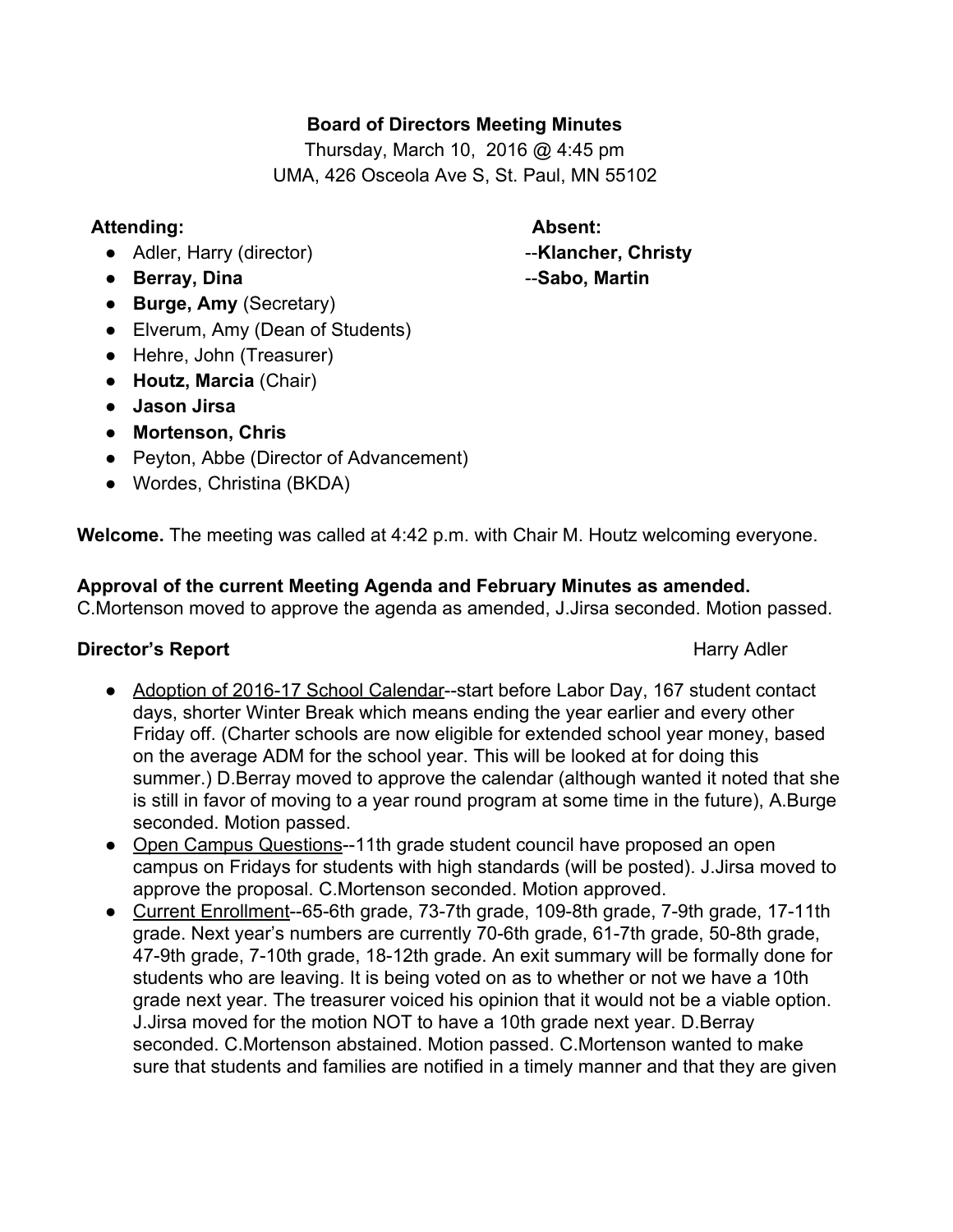support for finding another educational program. C.Mortenson and Harry Adler will be making phone calls, and M.Houtz will draft a letter to families.

- Recruiting Update--Recruiting meeting yesterday added 16 families for next year's ninth grade.
- GALA Update--Date not yet set. Space options and sample schedule presented.
- Draft of Community Meeting--H. Adler presented draft for March 14 community meeting.
- Conflict of Interest--Conflict of interest policy discussed with respect to this meeting. Group discussed making this a regular agenda item.
- Planning for Next Year--

### **UMA Bylaws Changes and Board Election Update** John Hehre

- The proposed the number of board members is 5-15.
- At least one teacher, at least one parent and at least one community member.
- For this first election, we want to have staggered terms--1, 2, and 3 years. Hereafter, all terms are 3 years.
- No one group can be a majority over the sum of the other two groups. At least 30 days prior we solicit nominations and descriptions of nominees. At least 15 days prior we will make ballots.
- D.Berray motioned to accept the changes to the bylaws as proposed. A.Burge seconded. Motion passed.
- J.Jirsa motioned to set the number of positions on the board at 9 for this first election, C.Mortenson seconded. Motion passed.
- Annual Meeting set for May 24. The meeting will start 30 minutes before the concert.
- A voting committee will draft details to present at the March 14 community meeting.

## **Posting for UMA Executive Director Position** Marcia Houtz

- Interview team to include students, teachers and parents.
- Application deadline is March 20.

## **Community Meeting** Marcia Houtz **Community** Marcia Houtz

 $\bullet$  Monday, March 14, 6:30-8:00pm

## **PTO Update**

- Flower sales will start in April. Delivery is May 12th.
- Community meeting will be held after a short PTO meeting on March 14th.

**Finance Report.** J.Hehre and Christine Wordes

• Line of credit has been approved.